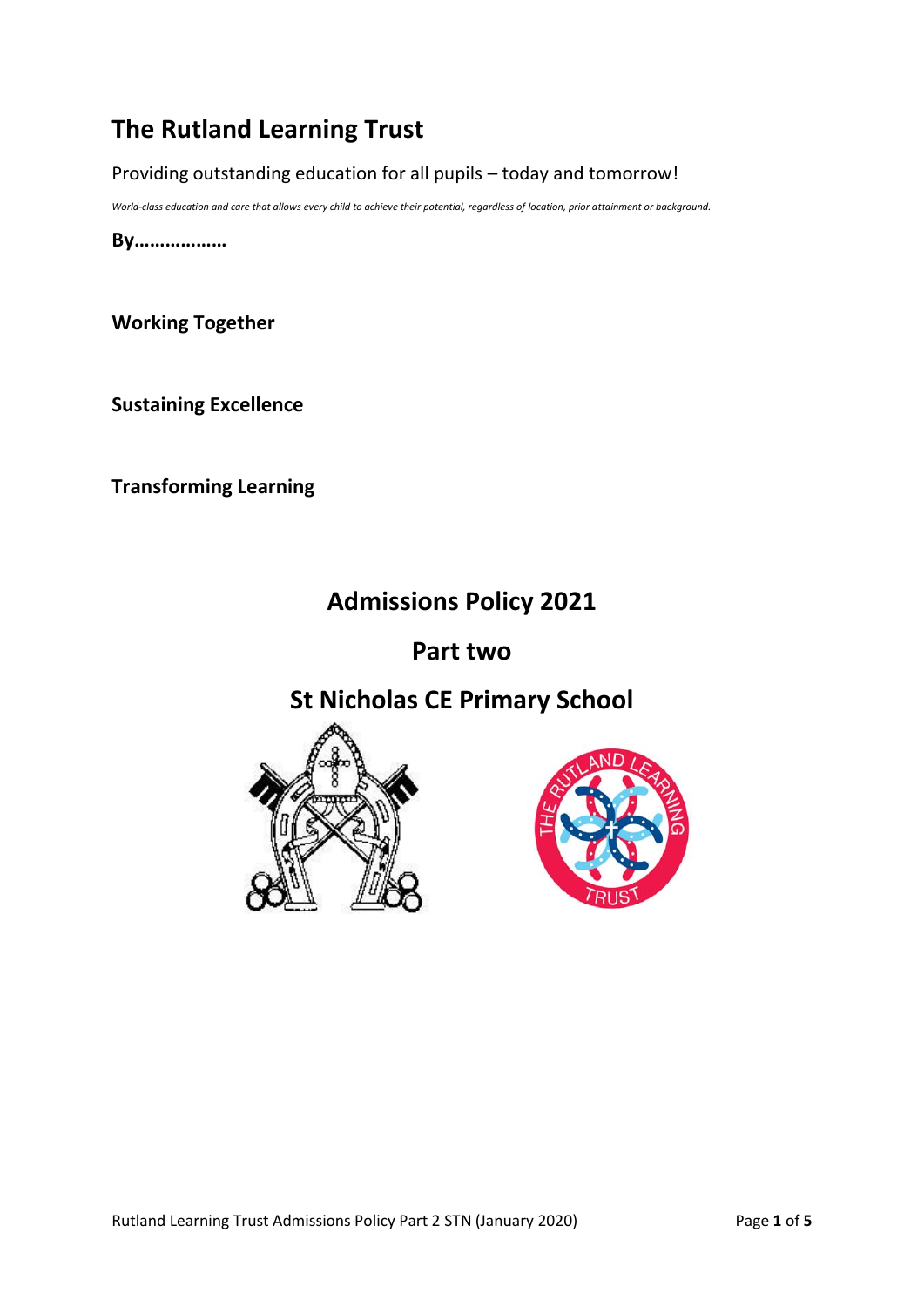## **Rutland Learning Trust Admissions Policy Part two**

#### **Part Two – The School/Academy**

This section of the Admissions Policy explains how the overarching Rutland Learning Trust policy applies in St. Nicholas Primary School, including how admissions are prioritised.

#### **1. Introduction to the academy/school**

**Our school is a friendly and inspiring Church of England primary school. We serve** the local community of Cottesmore and the surrounding villages and towns.

We are a friendly school with a caring Christian attitude to each individual member of the team. We work hard to create an atmosphere where talents are fully developed to enable all children to achieve their full potential.

#### 2. **Our School Vision:**

*Together, we strive to be the best we can be!*

*To enable all children to achieve their full potential in a happy and safe environment*

*"Do not fear, only believe" Mark 5:36*

#### **3. Our Christian Values**

#### Kindness and Forgiveness

*"Be kind to one another, tender-hearted, forgiving each other", Ephesians 4:32*

Tolerance and Compassion

*"So whatever you wish that others would od unto you, do also to them" Matthew 7:12*

#### Loyalty and Honesty

*"Dear children, let us not love with words or speech but with actions and in truth" 1 John 3:18*

St Nicholas C of E Primary School is committed to high quality teaching and learning and meeting the needs of all the children in its care - **We are an EPIC school!**

Our **EPIC** teachers:

- ... plan lessons that are engaging!
- …enable all children to make excellent progress!
- ... inspire our children to become lifelong learners!
- …challenge all of our team!

#### Our **EPIC** learners:

Rutland Learning Trust Admissions Policy Part 2 STN (January 2020) Page **2** of **5**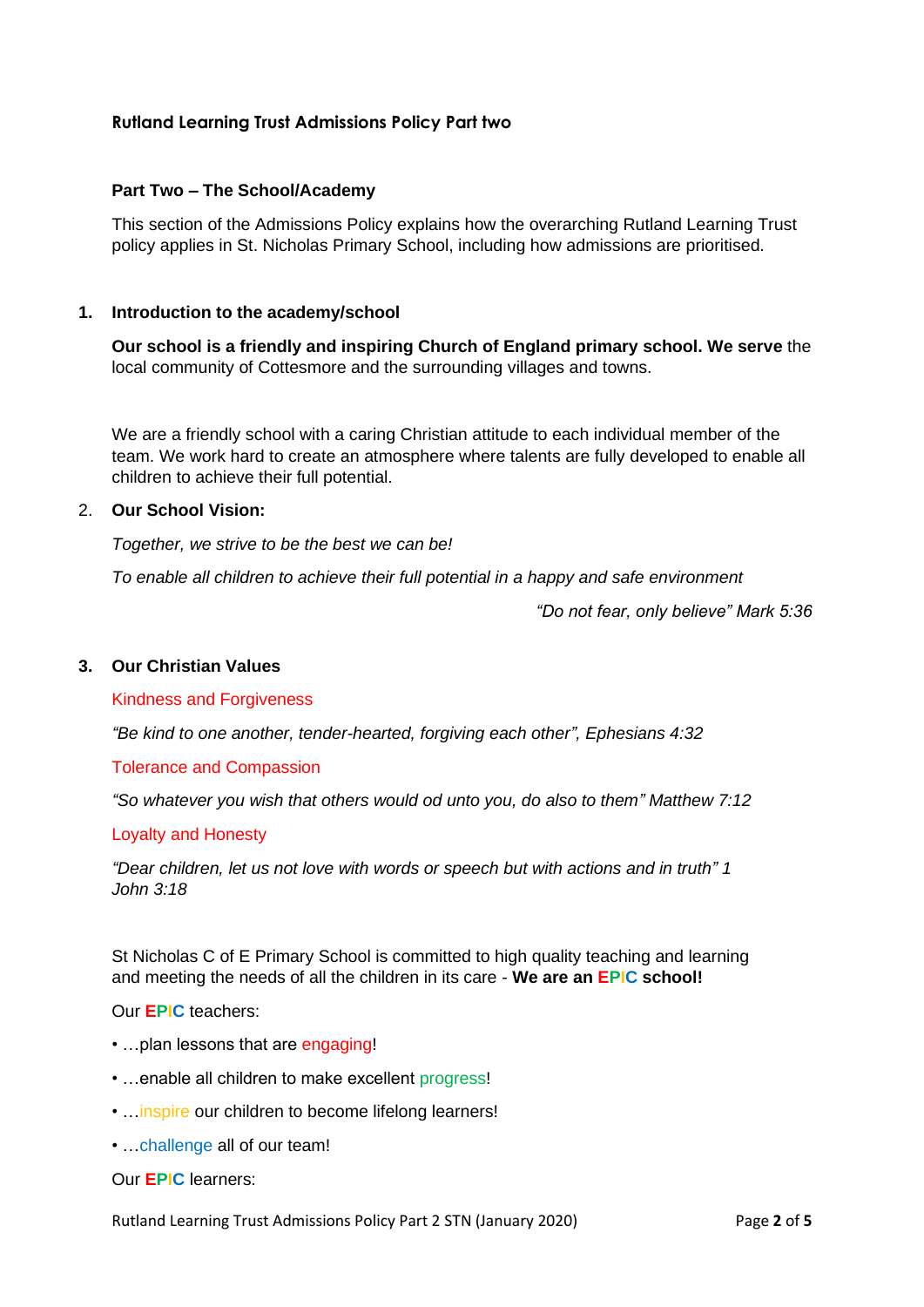- …put the effort in!
- …take pride in their work!
- ... are independent and take responsibility for their own learning!
- …collaborate with one another!

Through being **EPIC**, together we strive to be the best that we can be!

We are only EPIC when our 6Rs are put into practice.

Being **Resilient** means sticking at it – even when the going gets tough.

Resilient learners: Persist, display patience, have a positive attitude and feel joy, stay involved in their learning, set targets and practice.

Being **Responsible** means looking after yourself and others.

Responsible learners know right from wrong and make good choices, are honest, show empathy and kindness and think ahead.

Being **Resourceful** means knowing what to do and where to go when you get stuck.

Resourceful learners show initiative, learn in different ways, ask good questions, involve others in their learning, take risks.

Being **Ready** for learning means making sure you are in the right frame of mind and all your needs are met.

Learners who are ready feel safe, display self-control, manage their time and look after their body.

**Reflective** learners are curious and honest, can describe their progress, listen to and learn from feedback and learn from experience.

Being **Respectful** means being tolerant of others and empathising with their point of view.

Respectful learners are honest and stay true to their beliefs, show loyalty and faithfulness, are kind and polite and will share what they have with others.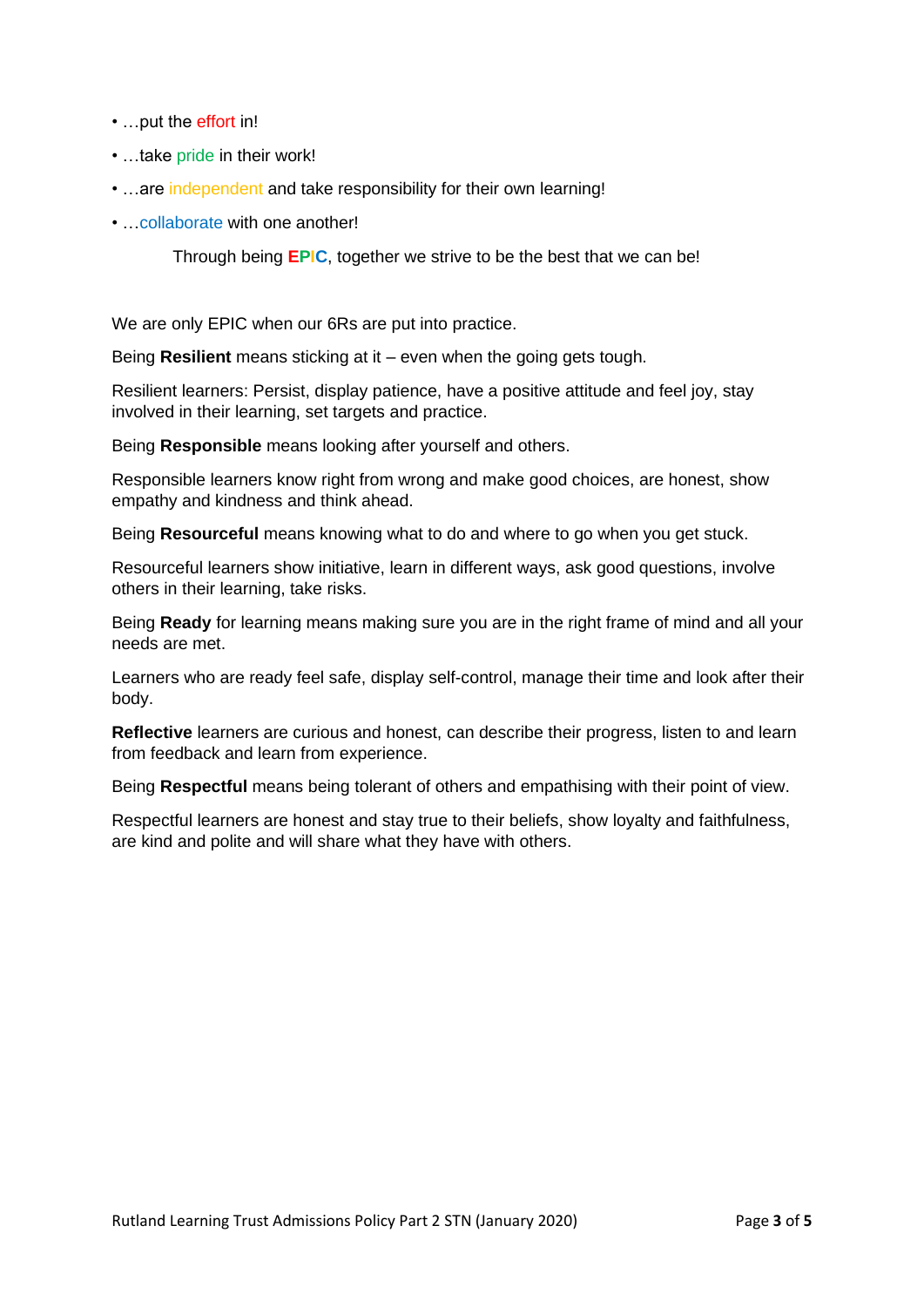## **4. Planned Admission Number**

| The Planned Admission Number (PAN) for first-time admission to Reception in |  |
|-----------------------------------------------------------------------------|--|
| this academy/school is:                                                     |  |

## **5. Criteria for prioritising admissions in St. Nicholas Primary school**

\*\*\*The following criteria, in the order listed, will be used to allocate places if there are more applications than places available:

| a            | "Looked After" children and those children who were previously "looked after" but<br>immediately after being looked after became subject to an adoption, a child<br>arrangements order, residence or special guardianship order (In such circumstances<br>a letter from the last Local Authority which the child was in the care of will be |
|--------------|---------------------------------------------------------------------------------------------------------------------------------------------------------------------------------------------------------------------------------------------------------------------------------------------------------------------------------------------|
|              | required).                                                                                                                                                                                                                                                                                                                                  |
|              | A "looked after" child is a child who is (i) in the care of a local authority or<br>(ii) being provided with accommodation by a local authority in the exercise of their social<br>services functions (see definition in section 22(1) of the Children Act 1989).                                                                           |
| $\mathbf b$  | Children who appear to the admission authority of the school to have been in state<br>care outside of England and ceased to be in state care as a result of being adopted.                                                                                                                                                                  |
|              | A child is regarded as having been in state care in a place outside of England if they were<br>accommodated by a public authority, a religious organisation or any other provider of care<br>whose sole purpose is to benefit society                                                                                                       |
| $\mathbf{c}$ | Children who will have an older sibling attending St Nicholas CE Primary School at<br>the same time.                                                                                                                                                                                                                                        |
|              | Sibling is defined in these arrangements as including natural brother or sister, half-brother or<br>sisters, and legally adopted child being regarded as a brother or sister.                                                                                                                                                               |
| $\mathsf{d}$ | Children of staff (i.e. people employed on a permanent contract in any capacity) at<br>the school:                                                                                                                                                                                                                                          |
|              | a. where the member of staff has been employed at the school for two or<br>more years at the time at which the application for admission to the school is<br>made, and/or                                                                                                                                                                   |
|              | b. the member of staff is recruited to fill a vacant post for which there<br>is a demonstrable skill shortage.                                                                                                                                                                                                                              |
| $\mathbf e$  | Children who live in the catchment area of St Nicholas CE Primary School. The<br>catchment area covers the villages of Cottesmore and Barrow.                                                                                                                                                                                               |
|              | The child's place of residence is taken to be the parental home. Living in the catchment area<br>does not guarantee a place at the catchment school.                                                                                                                                                                                        |
| $\mathbf f$  | Children who have a serious medical condition or exceptional social or domestic<br>needs that make it essential they attend St Nicholas CE Primary School.                                                                                                                                                                                  |
|              | Supporting documentation from the Lead Professional must be supplied and must                                                                                                                                                                                                                                                               |
|              | be submitted with the application. The following list are the areas that are<br>considered exceptional:                                                                                                                                                                                                                                     |
|              | <b>Crown Servants</b>                                                                                                                                                                                                                                                                                                                       |
|              | Children subject to Child Protection Plans<br>Parents suffering domestic violence (subject to documentary evidence by                                                                                                                                                                                                                       |
|              | a lead professional)                                                                                                                                                                                                                                                                                                                        |
|              | Each case will be assessed on its individual merits by the Local Governing Body, who will                                                                                                                                                                                                                                                   |
| g            | make a recommendation to the Trust Admission Committee.<br>Children living nearest to the academy/school, measured in a straight-line distance                                                                                                                                                                                              |
|              |                                                                                                                                                                                                                                                                                                                                             |